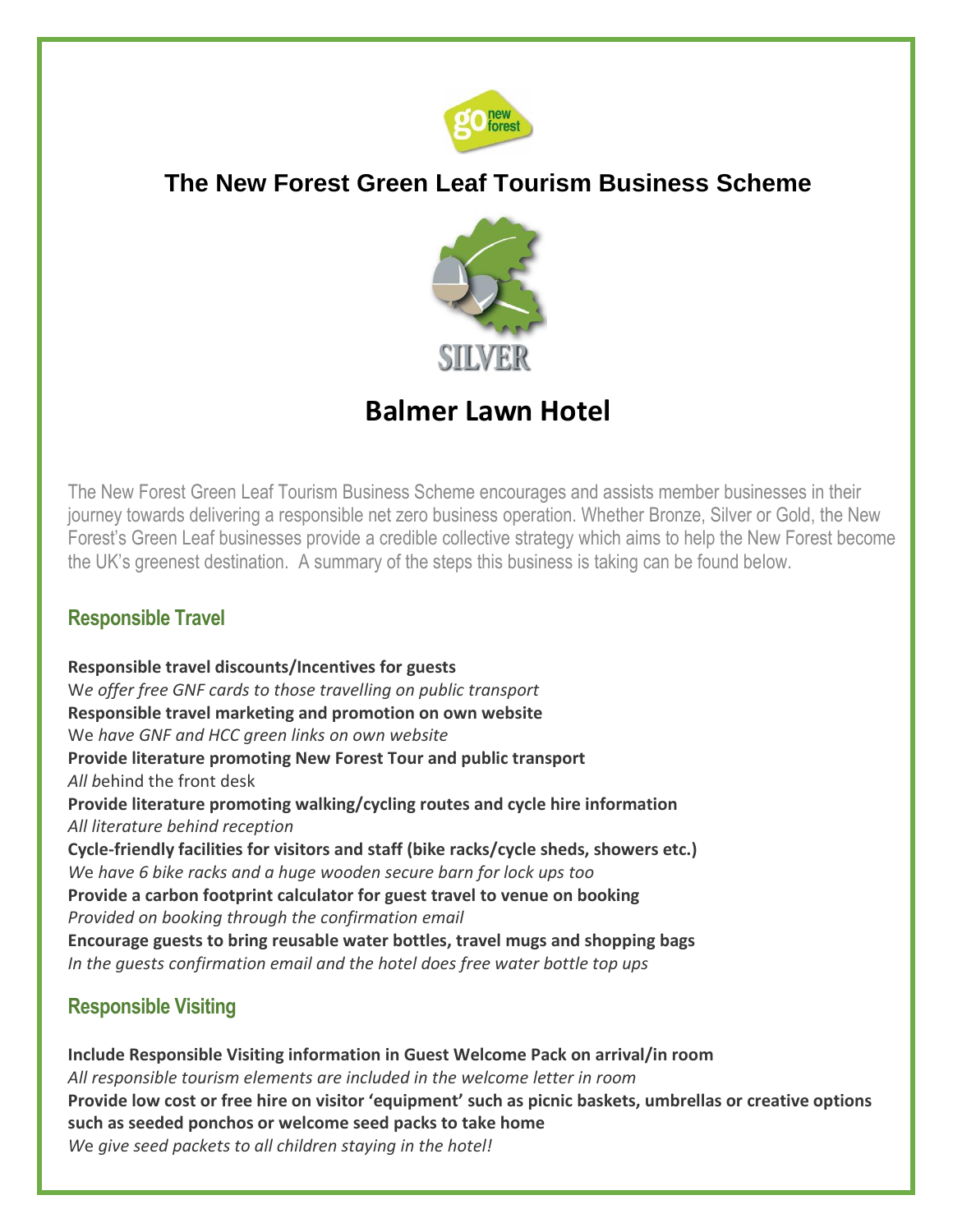**Provide guests with local responsible shopping options** *Public travel time tables are produced in house along with walking routes* **Provide refillable water containers**  T*his is in the lawn and on each terrace of the hotel* **Eco dog poo bags available to guests**  *Each guest gets these free of charge in the room when booking a dog* **Raise awareness of NF Ambassador Scheme / other short-term volunteering schemes which can be undertaken during stay** *All on our new website* **Direct guests to sustainable pages on [www.thenewforest.co.uk](http://www.thenewforest.co.uk/)** *On our new website*

### **Food & Local Produce**

**Policy in place to purchase local produce (25 Miles)** *We have 15% commitment to buying local producers from NF.* **Breakfast made from 3 or more locally sourced ingredients (25 miles) Menu dishes made with 2 or more locally sourced ingredients (25 miles)** *Sample dishes made with Forest and Hampshire produce* **Member of New Forest Marque and/or Hampshire Fare** *Available on line in our affiliations page. new website.* **Provide NF Marque and/or Hampshire Fare literature to guests** *Member of Hampshire Fare* **Local produce information on own website** *On our new website*

### **Energy Efficiency**

**Provide electric car charging points for guests**  *We have 4 ultra fast chargers installed 2021* **Building/s insulated and draft-proofed** *All loft spaces insulated* **Minimum 80% of lighting is LED**  *All 54 bedroom are LED. all common room areas are LED. Kitchen and offices are all now over to LED with only small areas like the main chandelier on old Edison bulbs just for the look and feel.* **Motion sensor lighting** *All toilets are covered*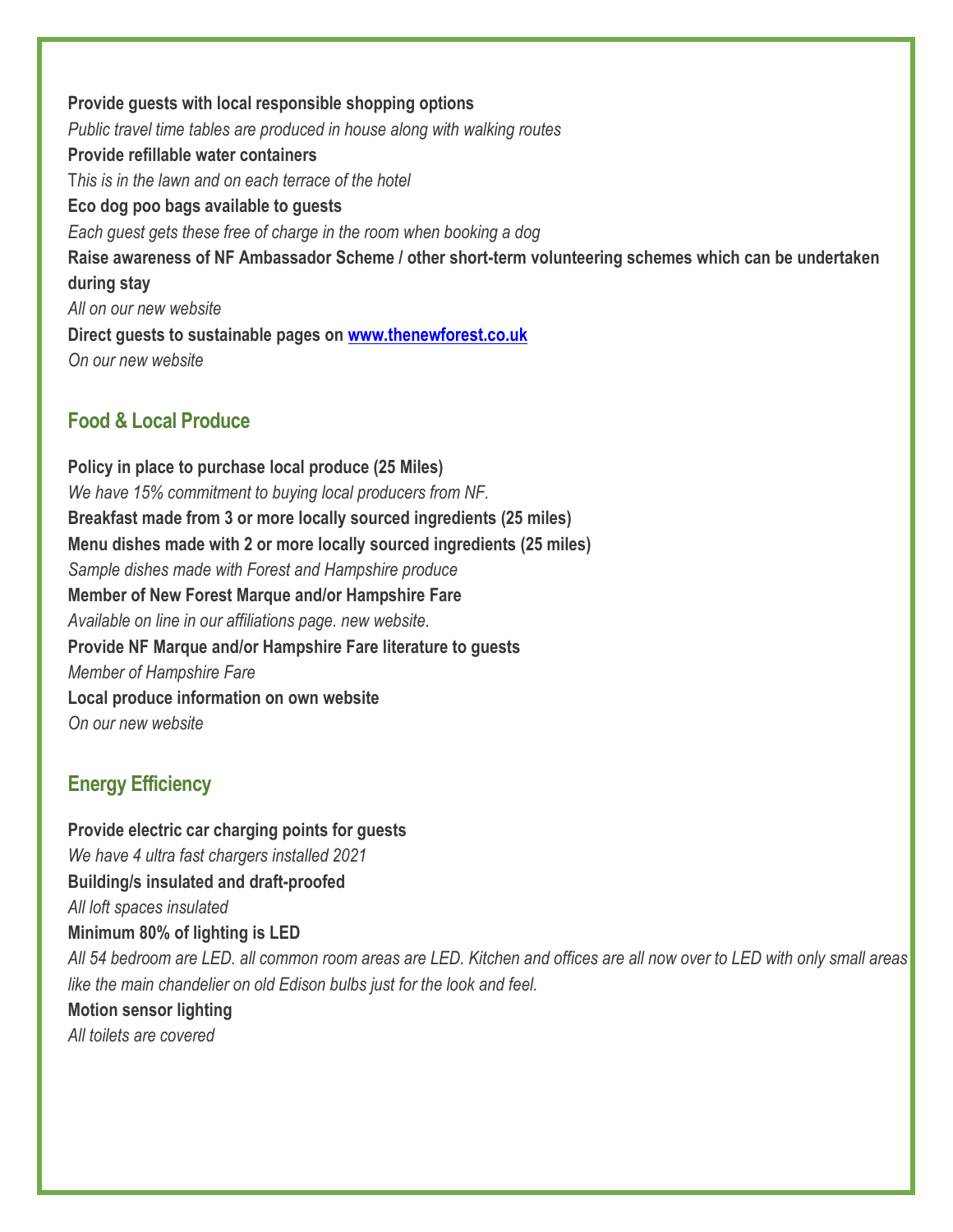### **Waste, Water and Recycling**

**Split recycling bins provided in all office and guest accommodation** 

*Sales office and admin office have separate bins. functions / events / conferencing have separate bins too. 3 x public area bins have been purchased that have general, glass, paper recycling in*

**Separate disposal of food waste – plus composting and wormeries** 

**Water bottle refill stop for passers-by/guests** 

*On site water bottle signs advertising the free refill*

**Reduction of single-use plastics (e.g. no plastic straws, no earbuds, no sample-sized washing products)** 

*No plastic straws in house. no single use plastics in cleaning department, toilets or kitchen. bathrooms : 54 bathroom dispensers have been purchased to remove single use disposables*

**Reduce water usage (e.g. water-efficient toilet cisterns, shower heads, taps)** 

*All toilets where possible (communal areas and refurbished bathrooms (circa 35) have been fit with reduced storage water cisterns. all remaining ones have solid fillers in them to remove 1.5 litres of standing water from the flush.*

**Use Rainwater collection** 

*We use this for our gardening only.*

**Reduce washing, e.g. replace towels less frequently** 

*Signs in place to ask guests to reduce the washing where possible in bathrooms.*

**All office printers set to black and white printing** 

*All set to black and white default x 3 printers*

**Printer cartridges recycled with print company** 

*All cartridges set back and or collected.*

#### **Other**

*We removed linen hand cloths to remove water, gas, chemical usage and replaced with recycled paper hand towels. Do you need to print added. we have removed 50% of our in house printed collateral for weekly communication. taking daily correspondence "online" only – including daily business sheets, reservations sheets, function sheets.*

### **Land Use and Nature Conservation**

#### **Native tree and shrub planting, native hedgerows**

*We only have 1 row of non native trees and they are planned and permitted to be removed. all planting is established native planting*

#### **Bird/bat/bug/hedgehog boxes**

*B*i*rd boxes, bug hotel is en route! and hedgehog boxes and water trays are put out peak summer.*